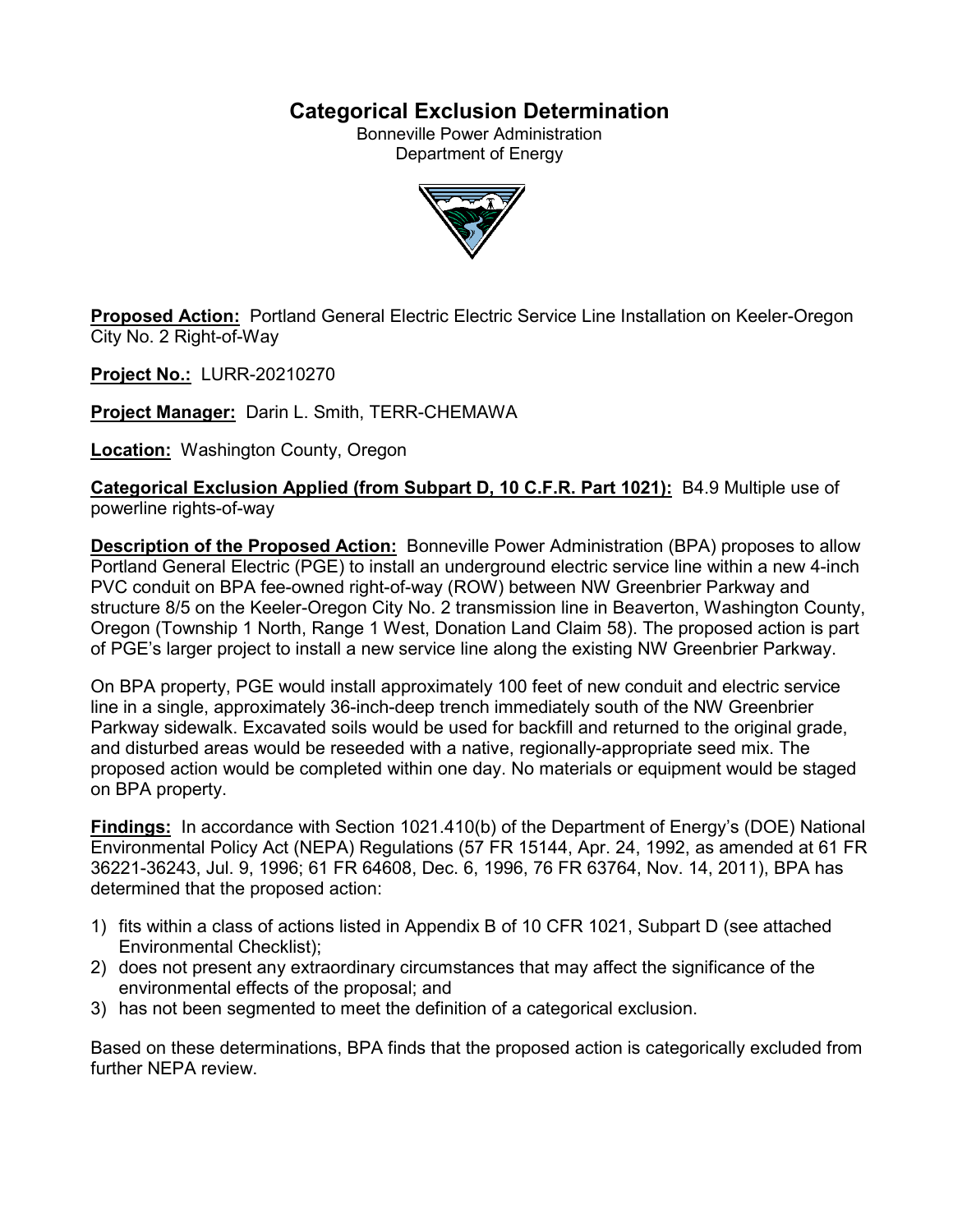*/s/ W. Walker Stinnette* W. Walker Stinnette Contract Environmental Protection Specialist Flux Resources, LLC

Reviewed by:

*/s/ Carol P. Leiter* Carol P. Leiter Supervisory Environmental Protection Specialist

Concur:

*/s/ Sarah T. Biegel January 3, 2022* Sarah T. Biegel Date NEPA Compliance Officer

Attachment(s): Environmental Checklist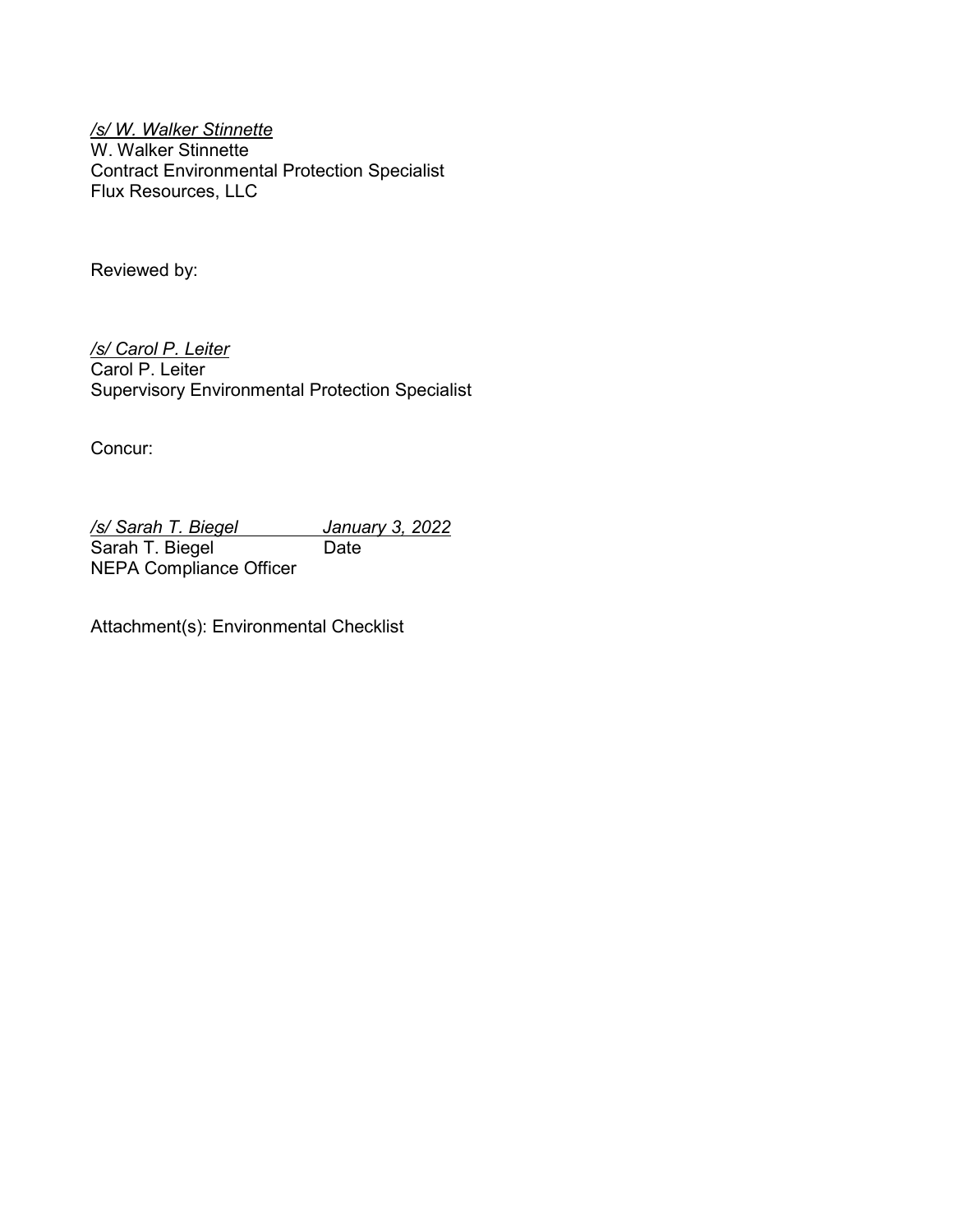# **Categorical Exclusion Environmental Checklist**

This checklist documents environmental considerations for the proposed project and explains why the project would not have the potential to cause significant impacts on environmentally sensitive resources and would meet other integral elements of the applied categorical exclusion.

**Proposed Action:** Portland General Electric Electric Service Line Installation on Keeler-Oregon City No. 2 Right-of-Way

## **Project Site Description**

The project site is located on BPA fee-owned ROW between NW Greenbrier Parkway and structure 8/5 on the Keeler-Oregon City No. 2 transmission line in Beaverton, Washington County, Oregon (Township 1 North, Range 1 West, Donation Land Claim 58). The electric service line would be installed immediately south of the NW Greenbrier Parkway sidewalk in an area that has been previously disturbed and currently consists of regularly mowed grasses and weeds. The underlying Aloha soil series is not hydric, and no wetlands or water bodies are present within or near the project site. Outside of the project site, the surrounding area is urbanized with a mix of industrial, commercial, and residential properties.

## **Evaluation of Potential Impacts to Environmental Resources**

## **1. Historic and Cultural Resources**

Potential for Significance: No

- Explanation: One previous archaeological survey was conducted within the project area, and no archaeological resources were identified. The Keeler-Oregon City No. 2 transmission line has been determined minimally eligible for inclusion in the National Register of Historic Places (NRHP). However, the proposed undertaking would not alter the integrity or eligibility of the transmission line. Therefore, on November 17, 2021, BPA simultaneously determined that the proposed undertaking would result in no adverse effect to historic properties (BPA CR Project No.: OR 2021 098) and initiated National Historic Preservation Act, Section 106 consultation with the following parties:
	- Confederated Tribes of Siletz Indians
	- Oregon Heritage: State Historic Preservation Office (SHPO)
	- The Confederated Tribes of the Grand Ronde Community of Oregon

No comments were received from the consulting parties.

Notes:

• Implement inadvertent discovery protocols in the unlikely event that cultural material is encountered during the implementation of this project. BPA would require that work be halted in the vicinity of the finds until they can be inspected and assessed by BPA and in consultation with the appropriate consulting parties.

## **2. Geology and Soils**

Potential for Significance: No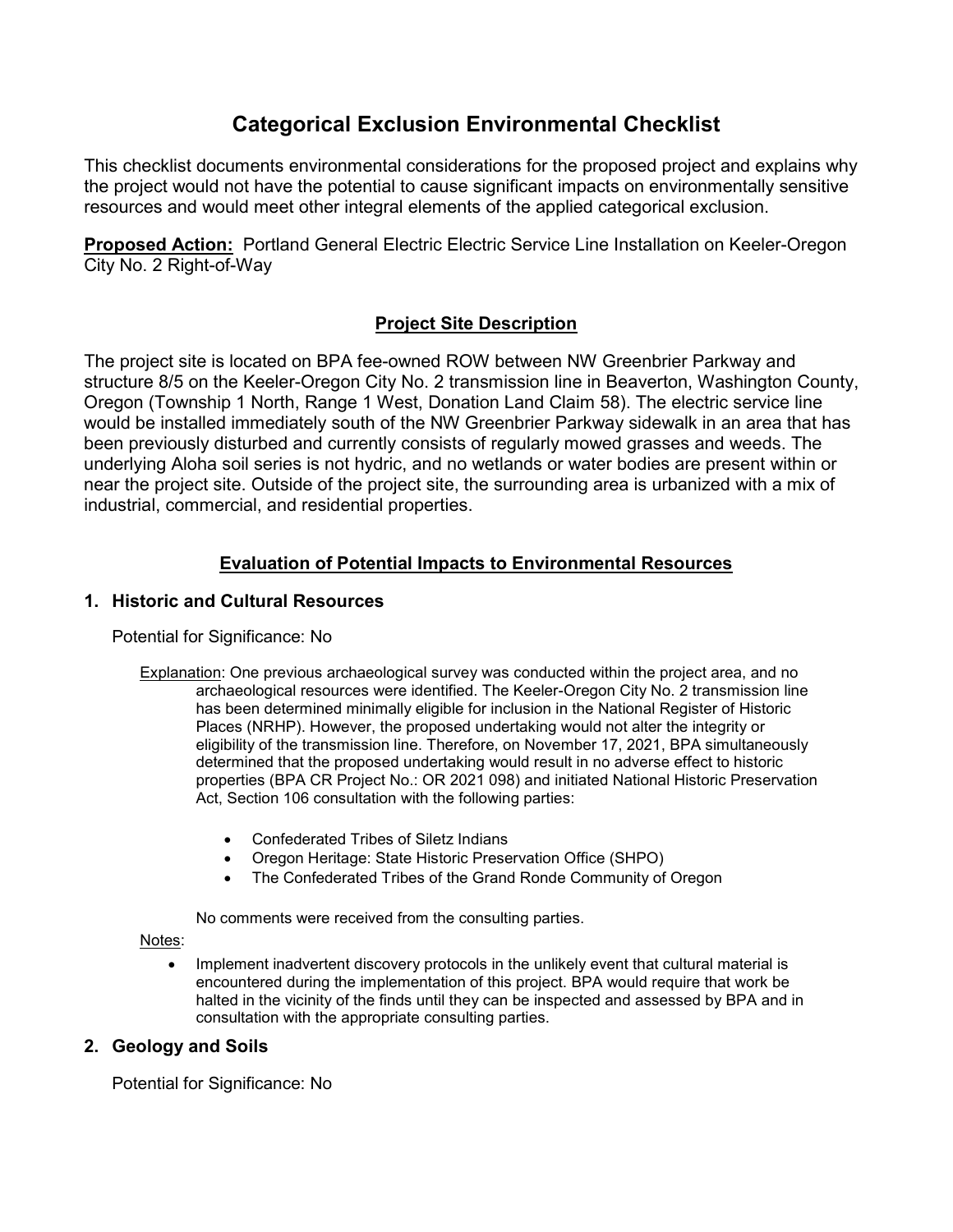Explanation: Ground disturbance would include excavation of the trench and soil compaction from vehicle and equipment use. All ground disturbance would occur in a previously-disturbed area immediately south of the NW Greenbrier Parkway sidewalk. Standard construction best management practices would prevent soil erosion and sedimentation, and the site would be returned to original grade and reseeded following installation of the service line.

Notes:

• Reseed disturbed areas with a native, regionally-appropriate seed mix.

#### **3. Plants (including Federal/state special-status species and habitats)**

Potential for Significance: No

Explanation: The proposed action would remove, crush, or cover some regularly mowed, lowgrowing grasses and weeds along the margins of NW Greenbrier Parkway. Disturbed areas would be reseeded following installation of the service line. There are no documented occurrences of any special-status plant species near the project site, and no suitable special-status species habitat is present.

Notes:

• Reseed disturbed areas with a native, regionally-appropriate seed mix.

#### **4. Wildlife (including Federal/state special-status species and habitats)**

Potential for Significance: No

Explanation: Minor and temporary wildlife disturbance could occur from construction noise. However, wildlife species that could be present in the area would likely be habituated to this level of disturbance given surrounding land uses. There are no documented occurrences of any special-status wildlife species near the project site, and no suitable special-status species habitat is present.

#### **5. Water Bodies, Floodplains, and Fish (including Federal/state special-status species, ESUs, and habitats)**

Potential for Significance: No

Explanation: No water bodies, floodplains, or fish-bearing streams are present within or near the project site. Standard construction best management practices would prevent indirect impacts to off-site water bodies, floodplains, and fish. Therefore, the proposed action would not impact water bodies and floodplains and would have no effect on fish species or habitats.

#### **6. Wetlands**

Potential for Significance: No

Explanation: No wetlands are present within or near the project site. Standard construction best management practices would prevent indirect impacts to off-site wetlands. Therefore, the proposed action would not impact wetlands.

#### **7. Groundwater and Aquifers**

Potential for Significance: No

Explanation: The proposed action would not generate or use hazardous materials that would contaminate groundwater or aquifers, if present. No new wells or other uses of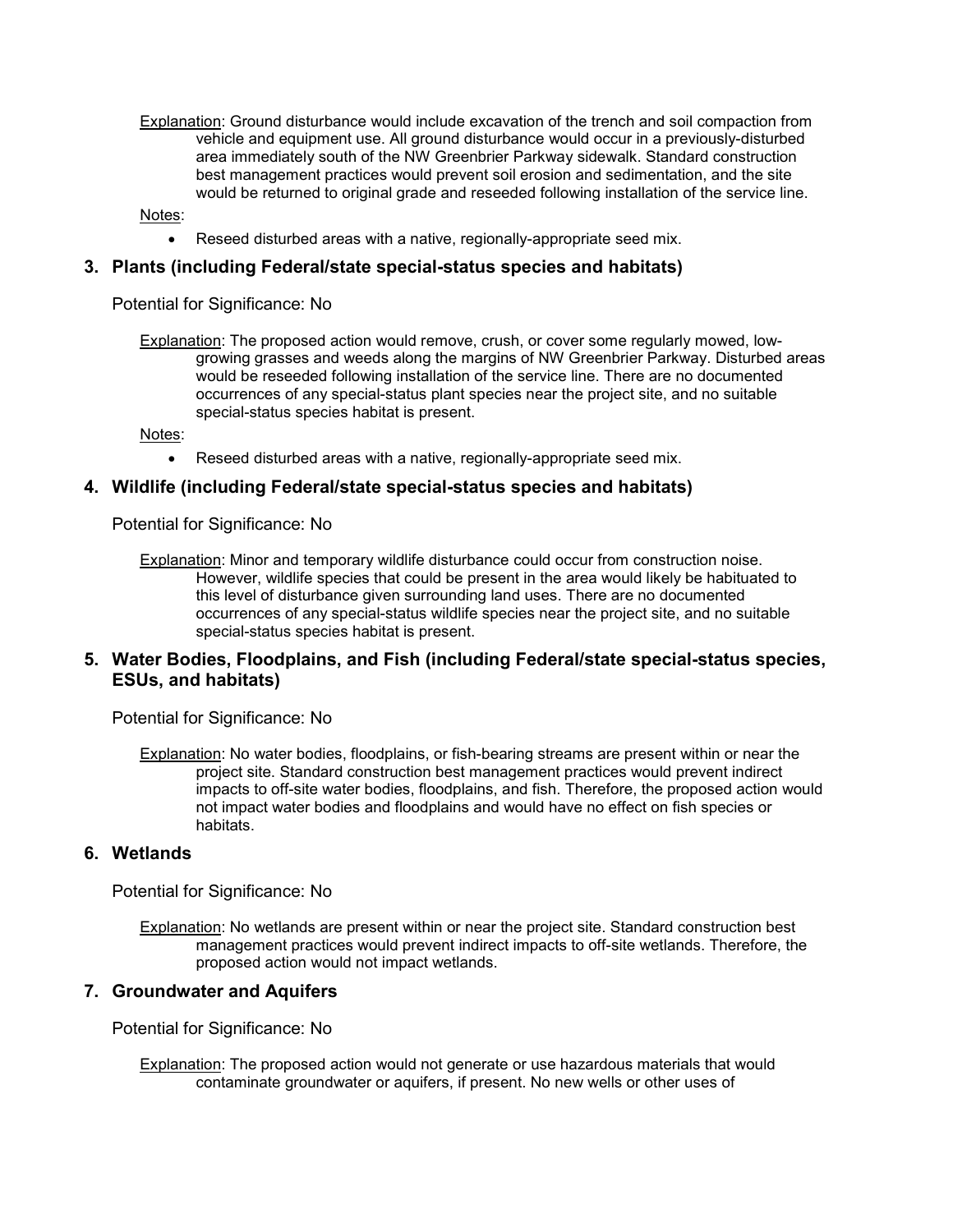groundwater or aquifers are proposed. Therefore, the proposed action would not impact groundwater or aquifers.

## **8. Land Use and Specially-Designated Areas**

Potential for Significance: No

Explanation: There would be no change in land use, and the project site is not located in a specially-designated area.

### **9. Visual Quality**

Potential for Significance: No

Explanation: During construction, the presence of equipment and general construction activities, including trench excavation and minor vegetation disturbance, would cause temporary visual impacts. However, no above-ground structures are proposed, and disturbed areas would be returned to original conditions. There would be no permanent change in visual quality following completion of the proposed action.

#### **10. Air Quality**

Potential for Significance: No

Explanation: The proposed action would cause a minor and temporary (no more than one day) increase in dust and vehicle emissions in the local area. There would be no long-term change in air quality following completion of the proposed action.

#### **11. Noise**

Potential for Significance: No

Explanation: Construction activities could temporarily and intermittently produce noise at levels greater than current ambient conditions. Noise impacts would be temporary (no more than one day) and would only occur during daylight hours (approximately 7 AM to 7 PM). There would be no long-term change in ambient noise following completion of the project.

#### **12. Human Health and Safety**

Potential for Significance: No

Explanation: Standard construction best management practices would minimize risk to human health and safety. Therefore, the proposed action would not be expected to impact human health and safety.

## **Evaluation of Other Integral Elements**

The proposed project would also meet conditions that are integral elements of the categorical exclusion. The project would not:

**Threaten a violation of applicable statutory, regulatory, or permit requirements for environment, safety, and health, or similar requirements of DOE or Executive Orders.**

Explanation: N/A